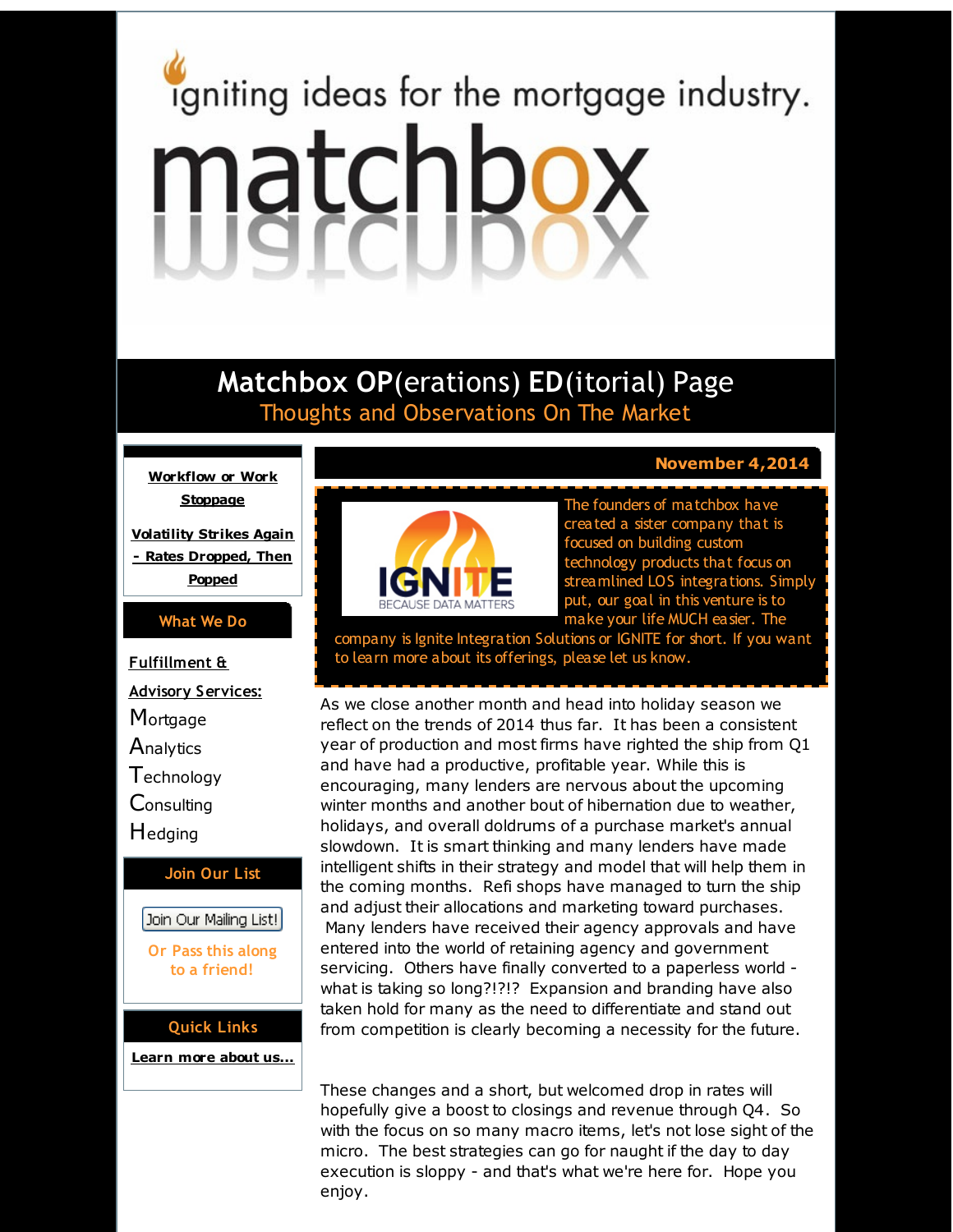# **matchbox -** *We Speak Mortgage*

### **Workflow or Work Stoppage?**

The word workflow is very commonly used in this industry but rarely followed as its name implies. Breaking it down into two words, your workflow should represent a path that allows your **work** to **flow** efficiently. In working with clients, their "workflow" is usually anything but. Where an ideal model would have both Sales and Ops working in the fast lane, most are stuck in the on/off ramp working at reduced speeds. Interestingly, some realize this and are sometimes embarrassed while others are simply unaware of how much better things can (or should) be. When we listen to clients explain their current workflow, we hear a range from comedic to embarrassment, with a sprinkle of "this is how we have always done it" thrown in. At the MBA a few weeks ago, we actually had four different lenders ask us not to reference their poor workflow in our next newsletter as they were explaining their process. Seriously, the conversations all started with an embarrassed smile and "I'll explain what we do but please do not put this in your next newsletter." We promised not to delve into specifics but the fact than multiple lenders had a similar response was concerning. Why are so many struggling?

The key to a solid mortgage workflow as with any industry is to make the product a widget, in our case, a mortgage. To produce our widget, we strive for the least amount of touch points as possible during the production cycle. A major factor in making this a reality is keeping the file moving in a forward direction without stopping for help from others or slowing down for manual, laborious processes. The lead indicator of work stoppage, as opposed to work flow is to see the file ping-pong back and forth to the same players numerous times, often bringing in a third or fourth individual to ultimately assist. If we were on the road, this process would be akin to sitting in stop and go traffic - on just about every loan. To put it bluntly, lenders operating in this fashion will struggle to remain profitable as volume tightens and competition is fierce. Many smaller firms struggling with this have already been acquired by a larger lender in 2014. With origination costs for the widgets so high, we don't know many lenders who can continue to afford these struggles, particularly in the cold months of winter.

A workflow should be set up based on a 'total days in production' formula and this is where many companies lose focus. Most are very aware of certain timeframes within the process but do not look at the whole process and how other items are affected. Let us explain:

Let's say you have a total production timeline of 70 days from application to loan sale and let's say you are very focused on how many loans an underwriter can handle in a day. While you are very focused on these key components, you do not pay attention to the file submission process which allows for incomplete files which in turn slows our widget production cycle. And the quick answer by many is to insert someone in Ops to review and clean up the files; isn't that adding another touch point and thus adding to the cost to originate? So then the file comes into Underwriting and has three pages of conditions upon initial review. The file then goes back to Processing and a week later 80% of the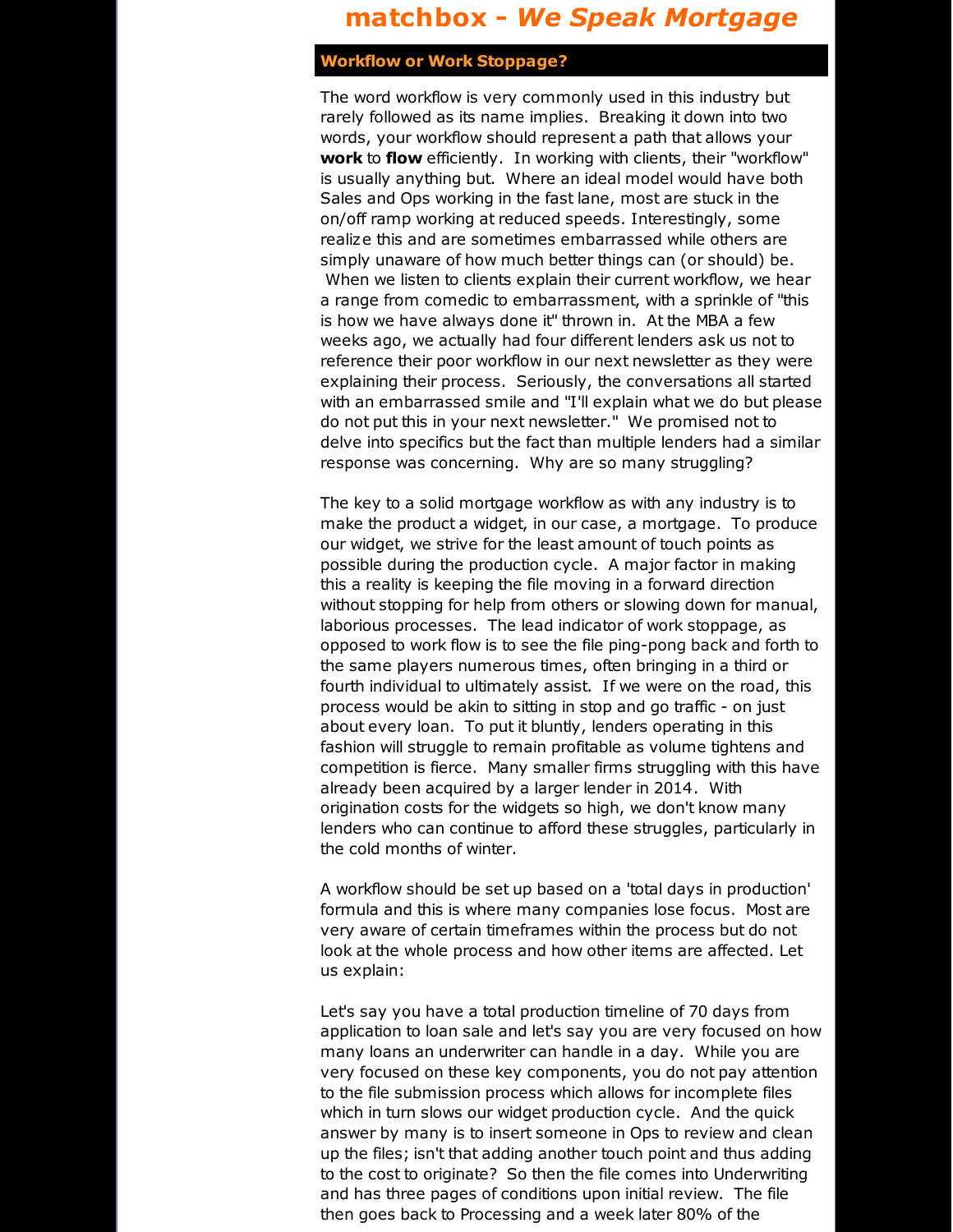conditions have been filled. The Underwriter reviews and clears 80% of the conditions and adds a few more which still leaves a number of the conditions open. The file goes back to Processing 1-2 more times and the file ultimately gets cleared to close. Sound familiar? Sure it does, but there are multiple issues with this workflow:

No file should come out of underwriting initially with more than a page of conditions. Anything more is taking valuable time of an important resource (the Underwriter) and making them perform busy work instead of evaluating risk. So while you are concerned with how many files an underwriter can handle, nothing in the workflow is making the LO, the Loan Opener, or Processor improve the file quality so that the Underwriter can open a file and hit the ground running. Look no further for why some lenders have Underwriters reviewing 1-2 files per day and others reviewing 3-5.

Files should not be resubmitted until all conditions have been received. It will take an underwriter minimum of 20-30 minutes just to re-acclimate to a file upon the resubmit so receiving 2-3 resubmits a day will lead to 1-2 hours of work just to familiarize themselves with files that they ultimately cannot even clear. Lots of hard work here and little to show for it. Also the more that a file comes in piecemeal, other files are pushed back which just adds to delays and frustrations.

Files going back and forth which result in countless "touches" is a terrible workflow. Looking at another industry, if you were working on an assembly line at GM or Ford, and units were continuously pushed back to you because your section of the car was not complete, how many cars could the line get through in a day? More importantly, how could you gauge what the right level of productivity should be? And this is everyone's favorite question - capacity per employee. And when production is below targets, whose fault is it? If the dealer submits a wrong order form, and the intake desk just submits it through, and the car comes to you with an order for heated seats and the car is not supposed to have them and gets caught in final QC, which in turn receives a change order (CIC), how do you rate the Seat Guy i.e. underwriter? While not an exact comparison, you get the picture.

Why do you think all large correspondent investors supply sellers with detailed scorecards that evaluate their loan sale process based upon days to purchase, purchases without conditions, extensions/rolls, and fallout? The big banks don't exactly enjoy dealing with the inefficiencies of their sellers and will ultimately leave you with a tier 2 or 3 status and restrict pricing. Talk about an underlying cost - what if you had clean files in post closing and could add/negotiate 5 bps to all loan sales for particular lenders. If you don't think you can leverage better file quality for improved execution of 5bps, you're missing the boat. Just think, 5bps (net!) on say 30-40M. Not too bad for most mid-sized bankers. This would be substantial, but we highly doubt any lender is tying all of the dots together in how an inefficient game of ping pong can be so costly.

This industry right now, and for the foreseeable future is about managing costs and knowing how to build an efficient workflow.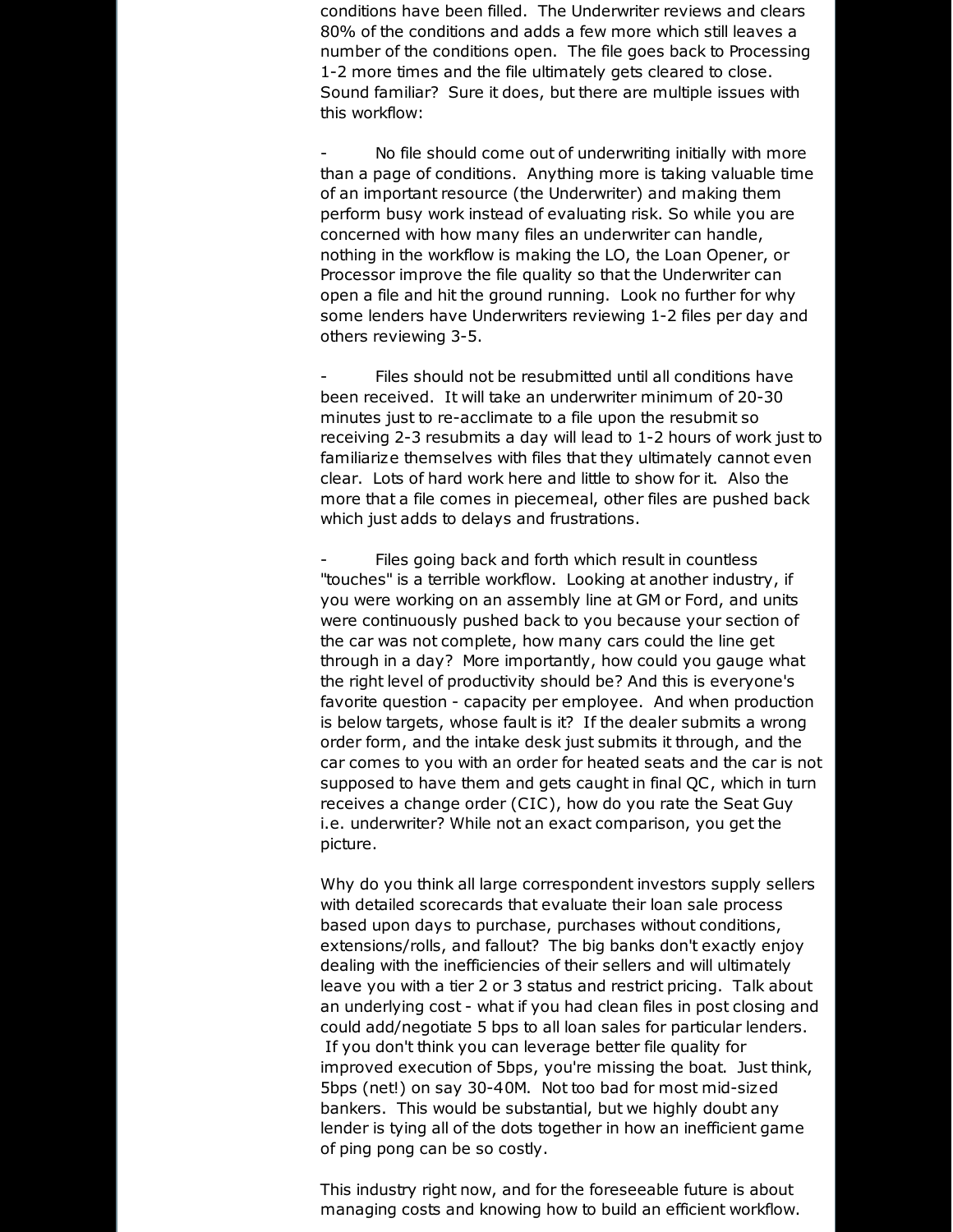Companies tend to deal with inefficient workflows when volume is high and they are over-capacity, looking to streamline efforts. Now that volume will likely dip in the coming months and possibly 2015, it is a good time to reevaluate your workflow and revamp it to be stronger for next year. In doing so, there are many variables to consider.

- **- Personnel / Talent**
- **- Origination platforms**
- **- Technology system**
- **- Company culture and mindset**
- **- Goals and standards**
- **- Reporting**

We are very skilled at breaking down workflows and seeing the exposure points. If you are looking for some improvements in this areas, let us come in and take look around; we can guarantee our independent, third party insight would highlight some areas of workflow (and revenue) exposure.

#### **Rates Dropped, Then Popped**

So lock desks have had some late nights over the past few weeks. With the sudden rate drop, lots of deals were locked in and locked pipelines doubled overnight. Those PPE email alerts were firing at a frantic pace. While a great thing, increasing the locked pipeline is not the end of the story, it should just be the beginning. After catching your breath, reality starts to set in and data becomes your immediate friend or enemy.

- If the majority of the new locks are for say 30 days and if a large percentage of those close within that timeframe which would result in the largest closing month of the year, is that realistic? Can Ops even handle this volume? Will warehouse capacity become an issue?

- Did you lock the majority of the volume with a specific investor? If you did it is most likely because they were the best execution and if so, then they were the best ex for a lot of other lenders as well. Just think of what a swell of volume can do to pre-purchase turntimes right in time for the holiday season. And we sure know that nobody wants volume tied up on their lines come Christmas time.

- Alternatively, for those who are hedging, we sure hope that (a) you took some margin on the side to account for the high volatility over the last three weeks and (b) you had a careful eye on how rates where published i.e. what BE investor may be loaded in the PPE or what MBS price was utilized. There are some large exposure points here which we've recently noticed for a number of lenders.

-Lenders are setting their pricing to investors which they do not intend to sell volume (or at least not that much.) Lenders pricing is based upon Investor A but Secondary refuses to commit any volume to Investor A. So why would this investor be in the model? Sounds pretty basic but these models are not proactively managed by enough Secondary/Lock Desk Managers.